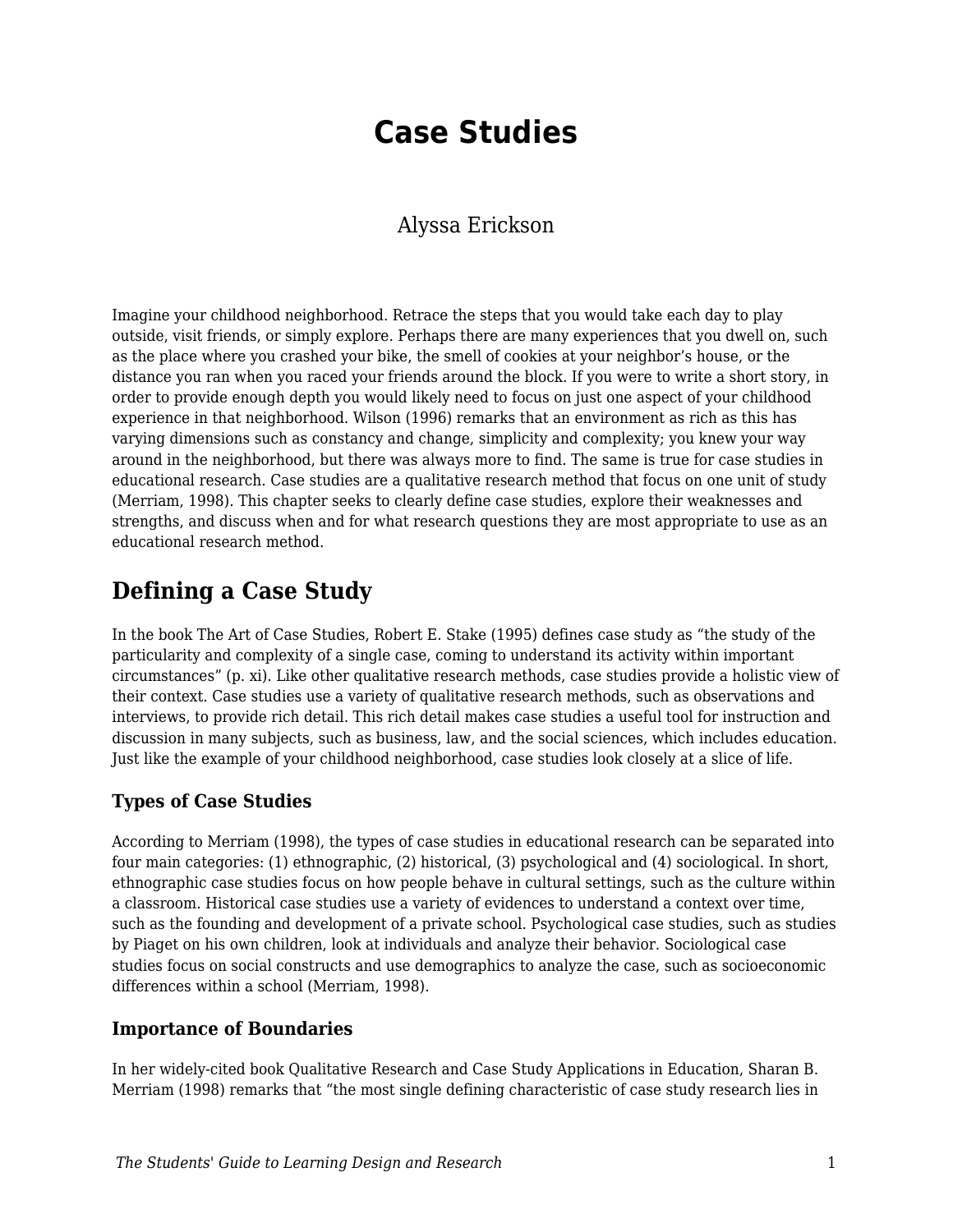delimiting the object of study, the case" (p. 27). Boundaries require researchers to scope their study. Researchers choose a bounded context which can contain a person, an organization, a class, a policy, or any given unit of study. Boundaries also help a researcher to define what will not be included in the study. If a researcher cannot state a limit to the number of participants or the amount of time their research requires, then it does not qualify as a case study (Merriam, 1998). Continuing with the example of your childhood neighborhood, you would need to decide what phenomenon in the neighborhood to focus on. If you chose to study the types of interactive play that occur in the neighborhood park, you would need to specify a length of time for the study and limit your observations to only what occurs in the boundaries of the park.

# **Weaknesses of Case Studies**

Many critiques of case studies align with critiques of qualitative research methods in general. These include the time-consuming nature of data collection and analysis, the increased risk of researcher bias, and the lack of generalizability that could influence credibility (Johnson & Onwuegbuzie, 2004). As mentioned previously, case studies use a variety of qualitative research techniques, which often require a researcher to spend large amounts of time collecting data, finding the appropriate way to code and organize data, and analyzing the data to make sound conclusions. Some critics remark that qualitative research methods are more susceptible to data cherry-picking, when a researcher only presents evidence that matches their own position. Some are concerned that qualitative research is more susceptible to a researcher's assumptions and biases. Frequently, policy-makers, administrators, and other leaders look to quantitative data for decision-making and view qualitative data as being too specific to just one context. This is perhaps the weakness that is most relevant to case studies.

Due to the boundaries that define a case study, the sample size for research is often small. Oversimplification and exaggeration can mislead a reader to think that a case study represents a greater part of the whole than is true (Merriam, 1998). Research with a smaller scope and sample size cannot find patterns across a wide sampling of cases, making it less generalizable. Data from a small sampling of participants may be dismissed as an outlier or as being unique to that specific group (Johnson & Onwuegbuzie, 2004). In contrast, quantitative data uses inferential statistics to find patterns and generalizable cases, which often speak to decision-makers because they appear to be more applicable to their own situation.

# **Strengths of Case Studies**

Despite the common critiques of case studies outlined previously, the rich and holistic detail provided by case study has many advantages for researchers and other stakeholders. Complexities of a phenomenon within one case or context should be analyzed in depth, which requires time to observe, describe, and analyze. Other research methods would not provide this depth and detail, because they have a larger scope, which may limit them to collect more superficial data. Provided that a researcher is using appropriate techniques to collect and analyze data, the time is well spent to understand the context, because the resulting detail increases usefulness and transferability. Additionally, proper qualitative research always uses multiple methods to establish trustworthiness that acknowledges and reduces bias in a study, such as member checking or triangulation from multiple data sources. Like other qualitative methods, case studies are responsive to changes during the course of study and to the needs of the stakeholders (Johnson & Onwuegbuzie, 2004). This is especially true in case study, because the researcher is often immersed in the context, giving them a greater understanding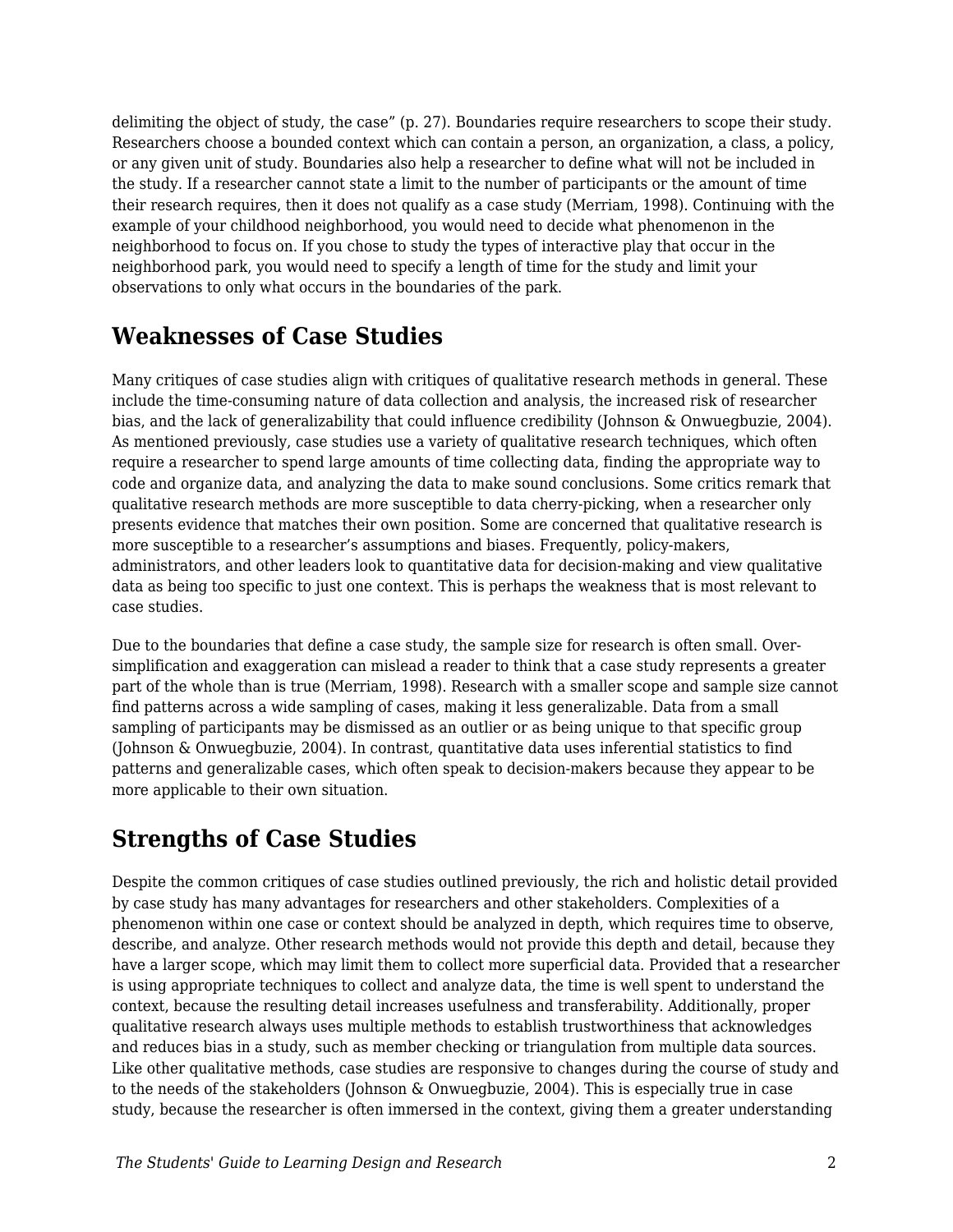of how to adapt. Additionally, case studies are frequently used to improve their own context, such as an evaluation of an educational program.

Case studies are not only valuable to the stakeholders within its bounded context; their rich detail makes them transferable to other contexts. Sometimes the generalizable knowledge produced from quantitative research is so broad and abstract that it is not useful to specific contexts (Johnson  $\&$ Onwuegbuzie, 2004). Qualitative research as a whole does not seek to be generalizable; its value lies in its transferability. Generalizable research aims to apply its findings to the population at large, whereas transferable research must be applied by the reader as they make connections between the research and their own experiences. Transferability to other contexts can come from descriptions of decisions, structures, findings, and other principles found in the case. A reader may see connections to their own context that inform their thinking or decision-making. Perhaps they decide to avoid a course of action, because the case study showed that it did not work for one context, or they see how they can adapt their approach based on positive results in the case study. Rich detail is necessary for this kind of transferability.

# **Cross-Case Analysis**

Also called collective, multicase, or comparative case studies, a cross-case analysis looks for similarities and differences between multiple case studies (Merriam 1998). Although a standard case study may have subunits, such as multiple students in a classroom, a cross-case analysis generally takes on a larger scope, such as multiple classrooms or multiple schools. A compelling cross-case analysis includes more cases and greater variety between the cases. Cross-case analysis requires rigorous comparison and interpretation, which strengthens the preciseness and stability of the research (Merriam 1998). The external validity, or generalizability, increases when patterns are found across cases because the sample size increases and the case results either confirm or negate each other. Thus, a researcher may choose to conduct a cross-case analysis if they plan to select and research multiple cases. Though the goal of the cross-case analysis is still transferability, this will increase the generalizability of the research results.

# **When to Use Case Studies**

With the strengths and weaknesses of case studies in mind, I will now discuss when it is most appropriate to use case study as a qualitative research method in education. Recall that the most defining characteristic of a case study is its boundaries. It follows that a researcher should use case study as their research method when it is feasible and advantageous to set clear limits around their research. A case study is a method that suits many beginning researchers, because the scale is small and the context is focused. However, case studies should not be overly simplistic nor a mere description of what happens; like any research in education, they should be a worthwhile addition to the current literature (Rowley, 2002). This requires the researcher to know what is currently in the literature regarding the topic and where stronger evidence is needed or gaps in knowledge exist.

A research question should not be altered to fit a chosen research method; rather, a research method such as case study should be based on the research question. Case studies are particularly useful as preliminary research that provides a fresh perspective and sets the stage for future, related research. However, case studies can stand alone by rigorously describing and explaining a phenomenon (Rowley, 2002). Case studies answer "how" and "why" research questions with a high degree of detail. More specifically, case studies fit well when "a how or why question is being asked about a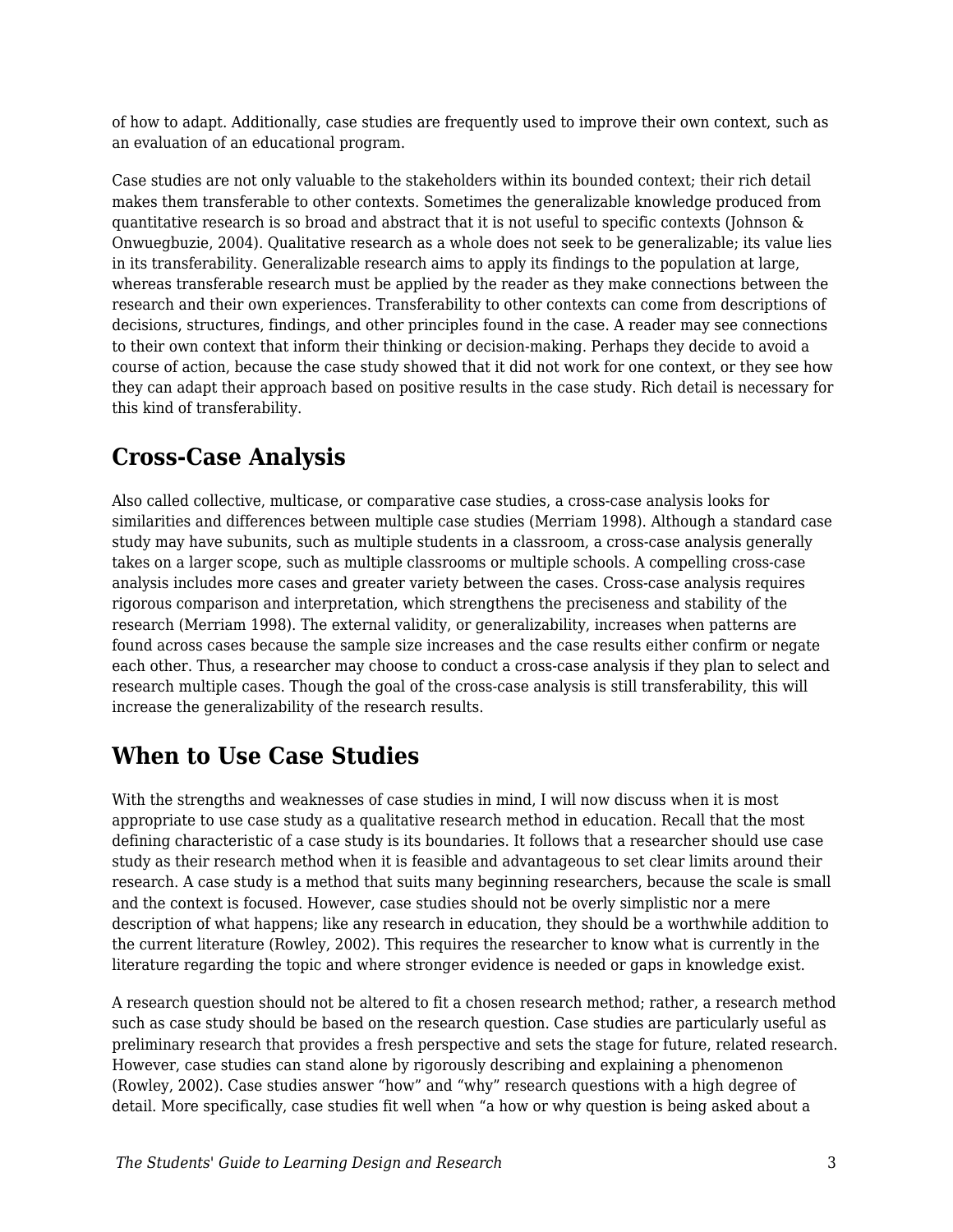contemporary set of events over which the investigator has little or no control" (Yin, 1994, p. 9). For example, in my current case study research the questions I seek to answer have to do with how an organization has adopted a specific instructional design method to their context, why they have adopted it to that degree, and how that method has influenced the perceived quality of courses, the speed at which they are produced, and employee satisfaction. Note that the scope in these questions refers to only what is going on in the organization. Case study is a suitable method to answer these bounded research questions.

# **Conclusion**

Just as it is compelling to attempt to describe one aspect of your childhood neighborhood, case studies are a valuable way of looking at the world, because they allow a researcher to set boundaries and focus on one unit of study. Although case studies are susceptible to common criticisms of qualitative research methods like small sample size, the rich detail they provide help to make them a learning tool that produces knowledge that is transferable to other contexts. Conducting a cross-case analysis would increase generalizability, because it seeks to find patterns across multiple cases. Case study should be selected for research questions that have an appropriate, bounded scope and seek to answer "how" and "why questions." The fact that case studies are well-suited for beginning researchers does not diminish the importance of rigor or their value in educational research. Case studies are a useful research method in many fields, particularly education, because a holistic view within a bounded context brings about rich detail, which enhances the understanding of the researcher and reader alike.

### **References**

Johnson, R. B., & Onwuegbuzie, A. J. (2004). Mixed methods research: A research paradigm whose time has come. Educational Researcher, 33(7), 14-26.

Merriam, S. (1998). Qualitative research and case study applications in education. San Francisco, CA: Jossey-Bass.

Rowley, J. (2002). Using case studies in research. Management Research News, 25(1), 16-27.

Stake, R. (1995). The art of case study research. Thousand Oaks, CA: Sage Publications, Inc.

Wilson, B. G. (1996). Constructivist learning environments: Case studies in instructional design. Englewood Cliffs, NJ: Educational Technology Publications, Inc.

Yin, R.K. (1994). Case study research: design and methods (2nd ed.). Thousand Oaks, CA: Sage.